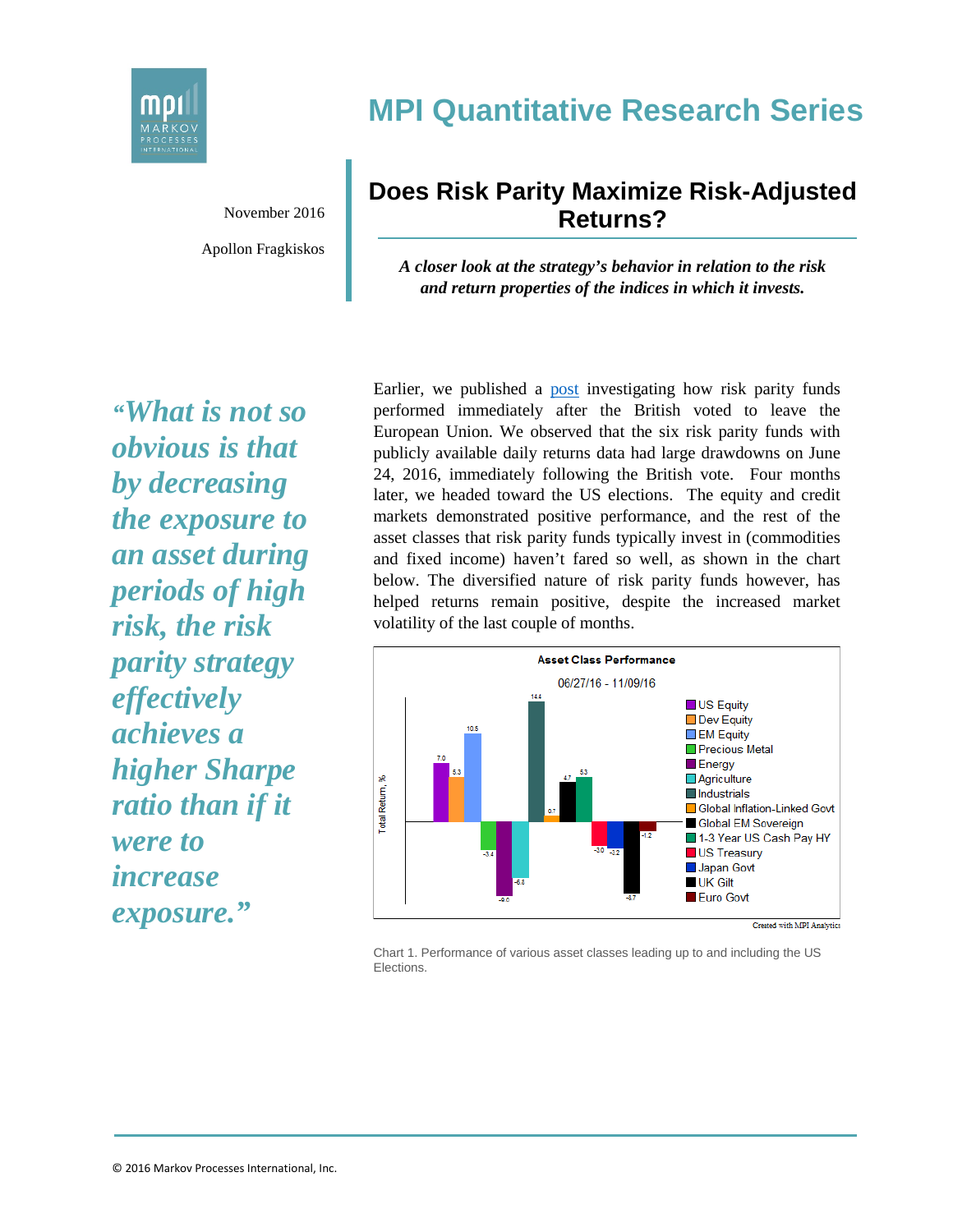*"Risk parity portfolios will allocate more weight, or apply leverage, to asset classes with lower* 



**risk.**"<br>Flections. Flections. Elections.

Risk parity implementation starts from the observation that while a traditional 60/40 stock/bond portfolio appears well diversified, equities are a lot more volatile than fixed income securities. Hence, the risk from equities dominates.

In fact, for the 25-year period ending in 9/16/2016, a 60/40 US equity and bond portfolio's returns would have a 99% correlation with [equities](http://www.bwater.com/resources/our-thoughts-about-risk-parity-and-all-weather.pdf) and almost 100% of its risk attributed to equities. That's not as well diversified as hoped.

To address this issue, the risk parity approach allocates assets so that the contribution to total portfolio risk of each asset class is equal. That is, assume that bonds are half as volatile as stocks. In a simple risk parity approach and assuming zero correlation between stocks and bonds, the manager would allocate twice as much weight to bonds so that both asset classes have equal volatility. This would increase the diversity of the portfolio which in turn should improve risk-adjusted returns.

In creating this portfolio, the manager assumes that the return per unit of risk between stocks and bonds is going to be roughly identical. If it weren't, the manager would be better served investing solely in the asset class with the best risk/return characteristics.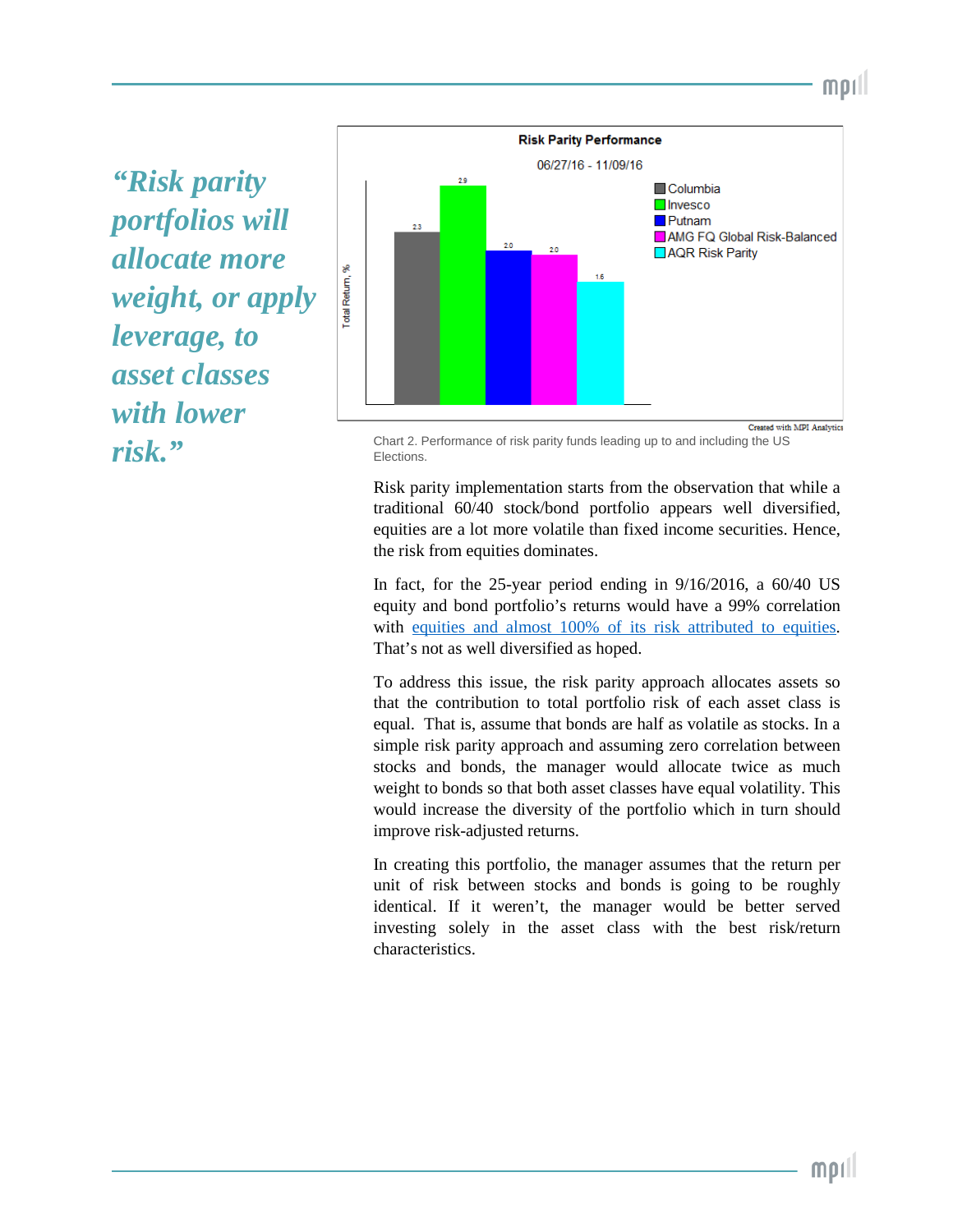

From a modern portfolio theory standpoint, a risk parity portfolio is mean variance efficient if the Sharpe ratios across assets are identical and correlations across assets are the same.

mor

Proponents of risk parity claim that since, in expectation, Sharpe ratios among asset classes are equal, even if correlations are not, it is very difficult to find

Chart 3. The above chart displays Sharpe ratios grouped into High and Low groups based on total risk. It turns out that for some asset classes like US equity, there is an almost linear decrease in the Sharpe ratio as risk increases. This is shown in the chart below where we grouped the 7743 one-year periods of Russell 1000 one-year returns into deciles to show a finer gradation.

ex ante a portfolio that is more efficient than the risk parity portfolio. In other words, a risk parity portfolio may not be perfect, but finding a better alternative is pretty tough.

Risk parity portfolios will allocate more weight, or apply leverage, to asset classes with lower risk. If the risk/return profile among assets is expected to be the same, levering the risk parity portfolio to a certain risk target is expected to produce the same return, no matter what the underlying assets are. But the risk/return profile among asset classes is the same only in expectation.

Not only can it vary considerably depending upon the time period, it can also vary depending upon the level of risk of each asset class. Since risk parity assigns more weight to low risk assets, one would hope that such assets would have the better risk/return profile.

To shed some light on this point, using daily data we measured the realized one year<sup>1</sup> return and standard deviation (risk)<sup>2</sup> of returns for asset classes that may appear in a risk parity strategy<sup>3</sup>. We used a rolling window of roughly 250 trading days, moving forward one trading day to create a new one-year observation. This analysis covered every day and for a period extending as far back as thirty years prior to 9/16/2016, resulting in 7743 one-year periods for the asset class with the longest history, US Equity<sup>4</sup>. For each asset, we grouped each one-year period into either a "Low Risk" (risk in the bottom half of each asset's entire time period) or "High Risk" (risk in the top half of each asset's entire period).

 $MDI$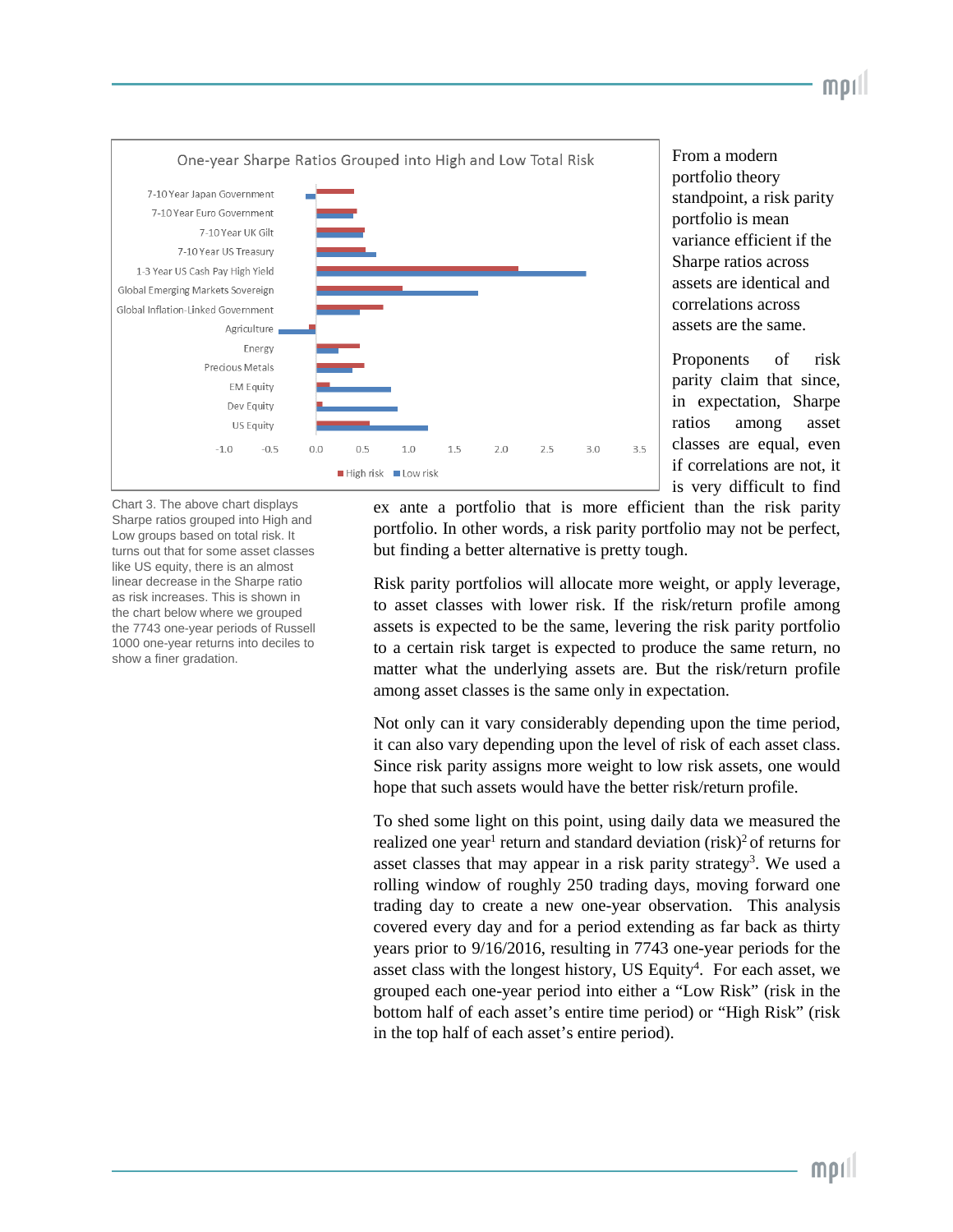

To compare the risk and return for each asset class, we graphed the

one-year Sharpe ratio<sup>5</sup> by the Low Risk and High Risk groupings.

mpıll

Over the entire study period, eight of the 14 asset classes in Low Risk time periods experienced greater risk adjusted returns vs. High Risk periods, on average.

US equities for example, represented here by Russell 1000, have a Sharpe Ratio of 1.21 in low risk periods, while they have a Sharpe

Chart 4. Relationship between Sharpe ratio and standard deviation for US Equities. Each dot represents a total risk decile of one-year periods for the Russell 1000.

ratio of 0.58 in high risk periods. This Sharpe Ratio behavior was consistent across all equity and credit indices we looked at, while commodities had higher Sharpe Ratios in high risk periods and fixed income was rather indifferent.

Please note that this does not mean that equities always generate higher returns in low risk environments. While true when examining the average one-year returns at those periods since 1985, in the post-financial crisis period (October 2008 through now) equities have generated lower returns on low risk environments. It is the risk-adjusted returns that tend to increase in low risk environments.

This insight may explain some of the recent gains of risk parity funds. Risk parity allocates higher weights to assets with lower risk. If, as we've seen, an asset's Sharpe ratio and risk are inversely related, risk parity dictates increasing an asset's weight in periods of higher (expected) risk-adjusted returns.

Despite the increase in risk in many asset classes from a year ago, risk parity funds have weathered this summer's somewhat choppy asset markets fairly well. We can hope that the empirical Sharpe ratio behavior of some asset classes will keep acting as a tailwind for future performance.